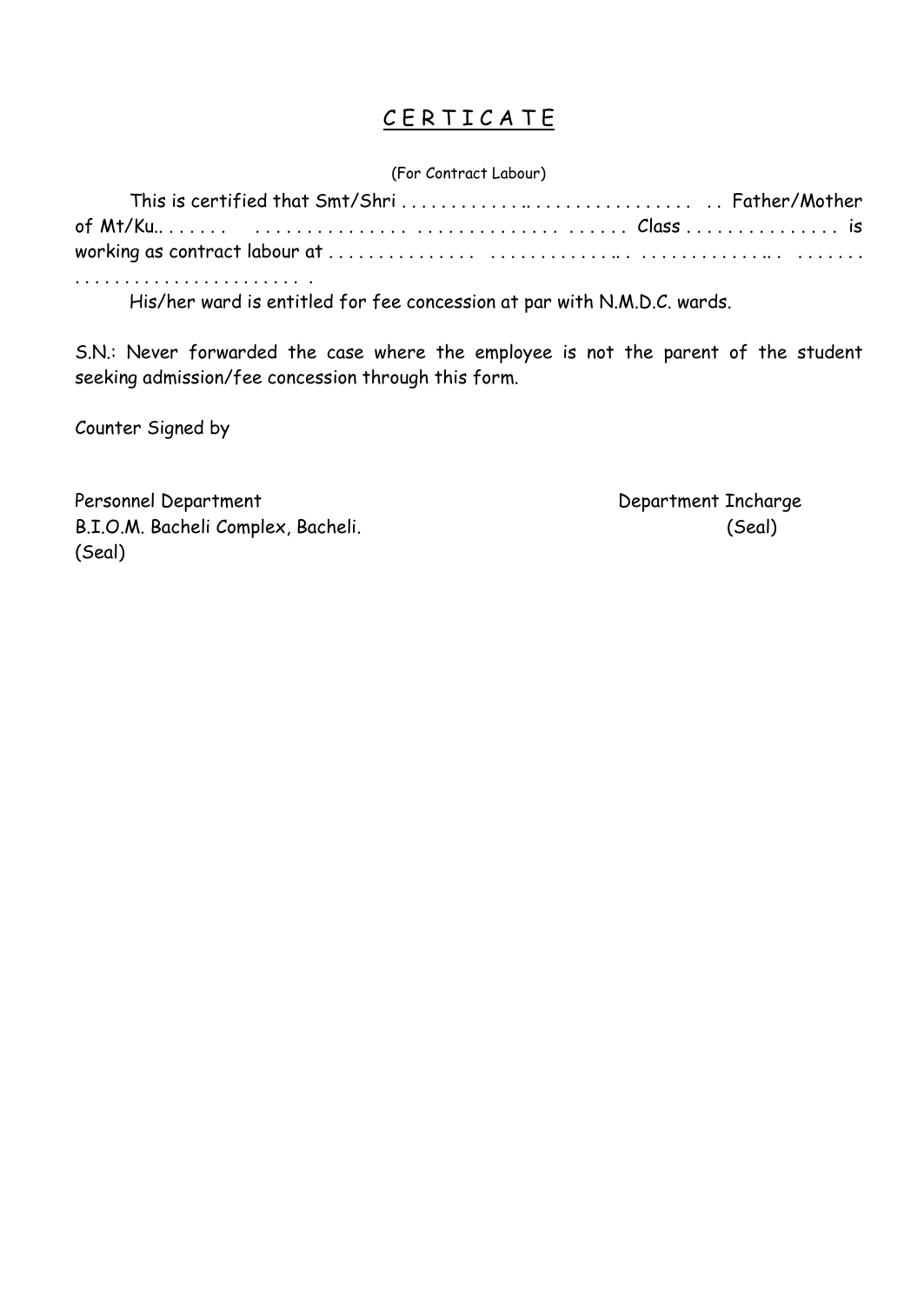## C E R T I C A T E

(For Apollo Hospital/ICH/CISF/Govt. Employee)

. . . . . . . . . . . . . . . . . . . . . . .

 Head of Department (Seal)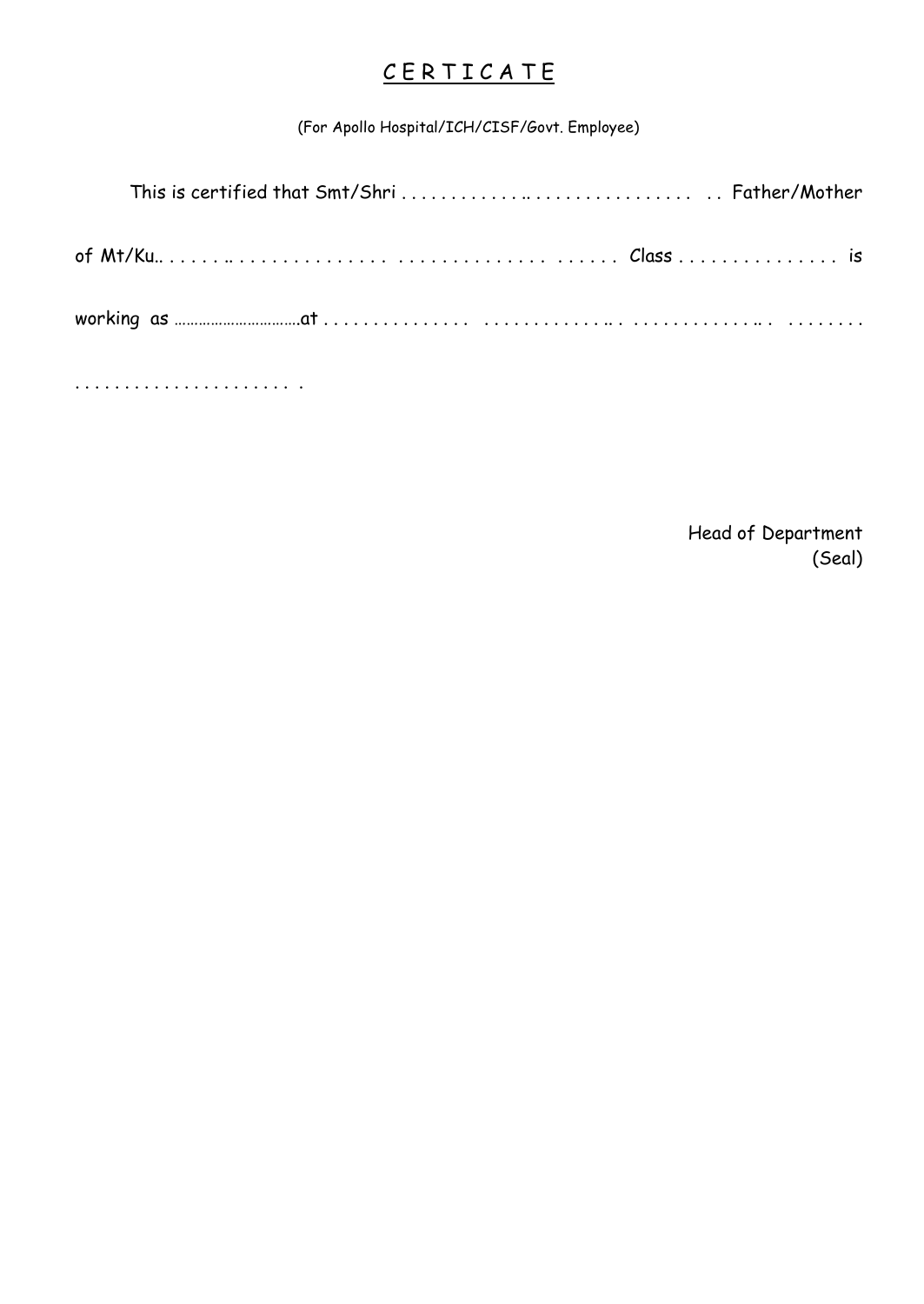#### C E R T I C A T E (For NMDC Employees)

TOKEN NO . . . . . . . . ……………. Father/Mother of Mt/Ku.. . . . . . . . . . . . . . . . . . . . . . . . . . . . . . . . . . . . . . . . . . Class . . . . . . . . . . . . . . . is working in NMDC Ltd.

. . . . . . . . . . . . . . . . . . . . . . . . . . . .. . . . . . . . . . . . . . .. . . . . . . . . . . . . . . . . . . . . . .

His/her ward is entitled for fee concession at par with N.M.D.C. wards.

S.N.: Never forwarded the case where the employee is not the parent of the student seeking admission/fee concession through this form.

Counter Signed by

Personnel Department Department Incharge B.I.O.M. Bacheli Complex, Bacheli. (Seal)